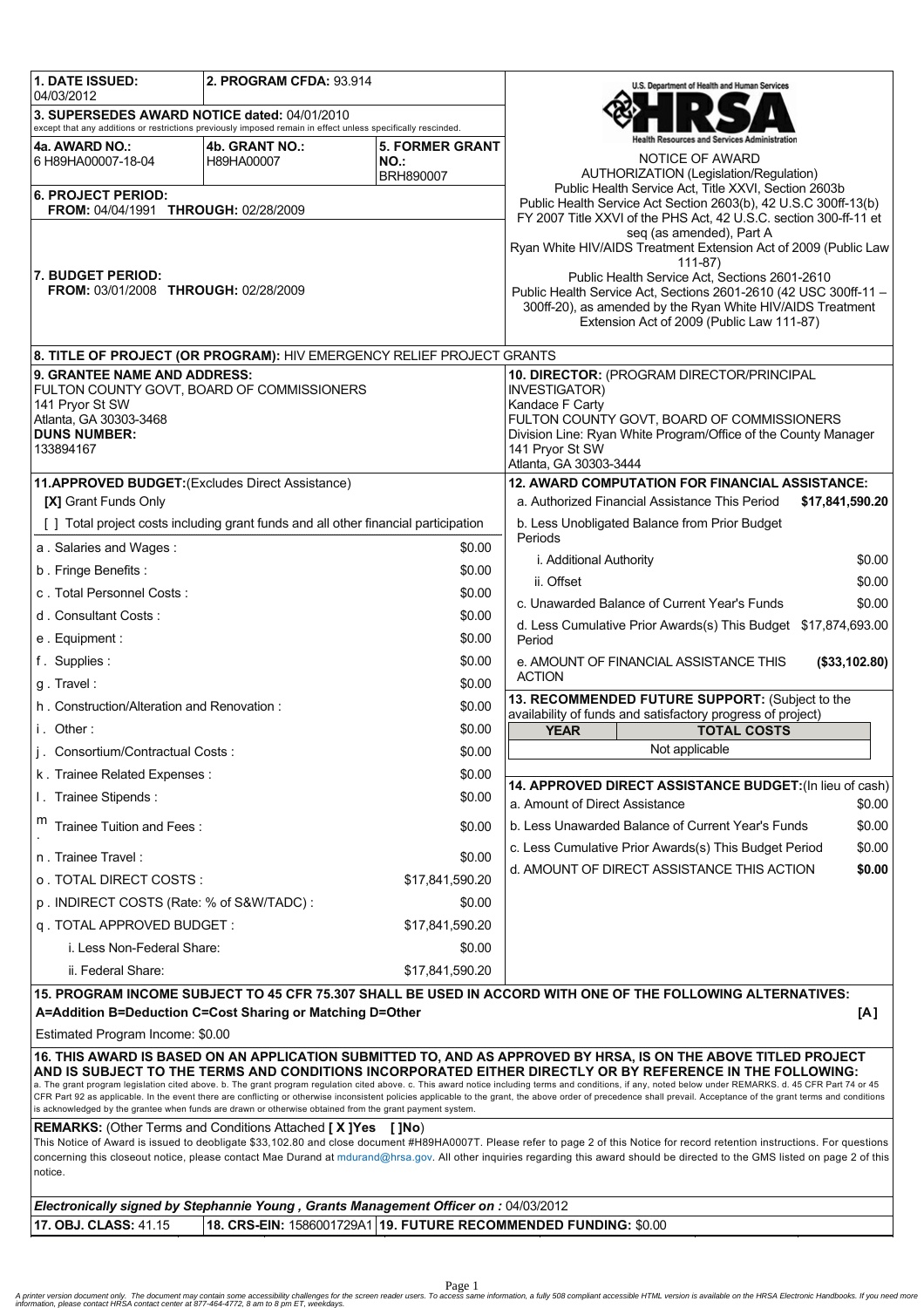| <b>FY-CAN</b> | <b>CFDA</b> | <b>DOCUMENT NO.</b> | AMT. FIN. ASST. | AMT. DIR. ASST. | <b>ISUB PROGRAM</b><br><b>CODE</b> | <b>SUB</b><br><b>ACCOUNT</b><br><b>CODE</b> |
|---------------|-------------|---------------------|-----------------|-----------------|------------------------------------|---------------------------------------------|
| 08 - 3770750  | 93.914      | H89HA0007T          | (\$33,102.80)   | \$0.00          | N/A                                | N/A                                         |